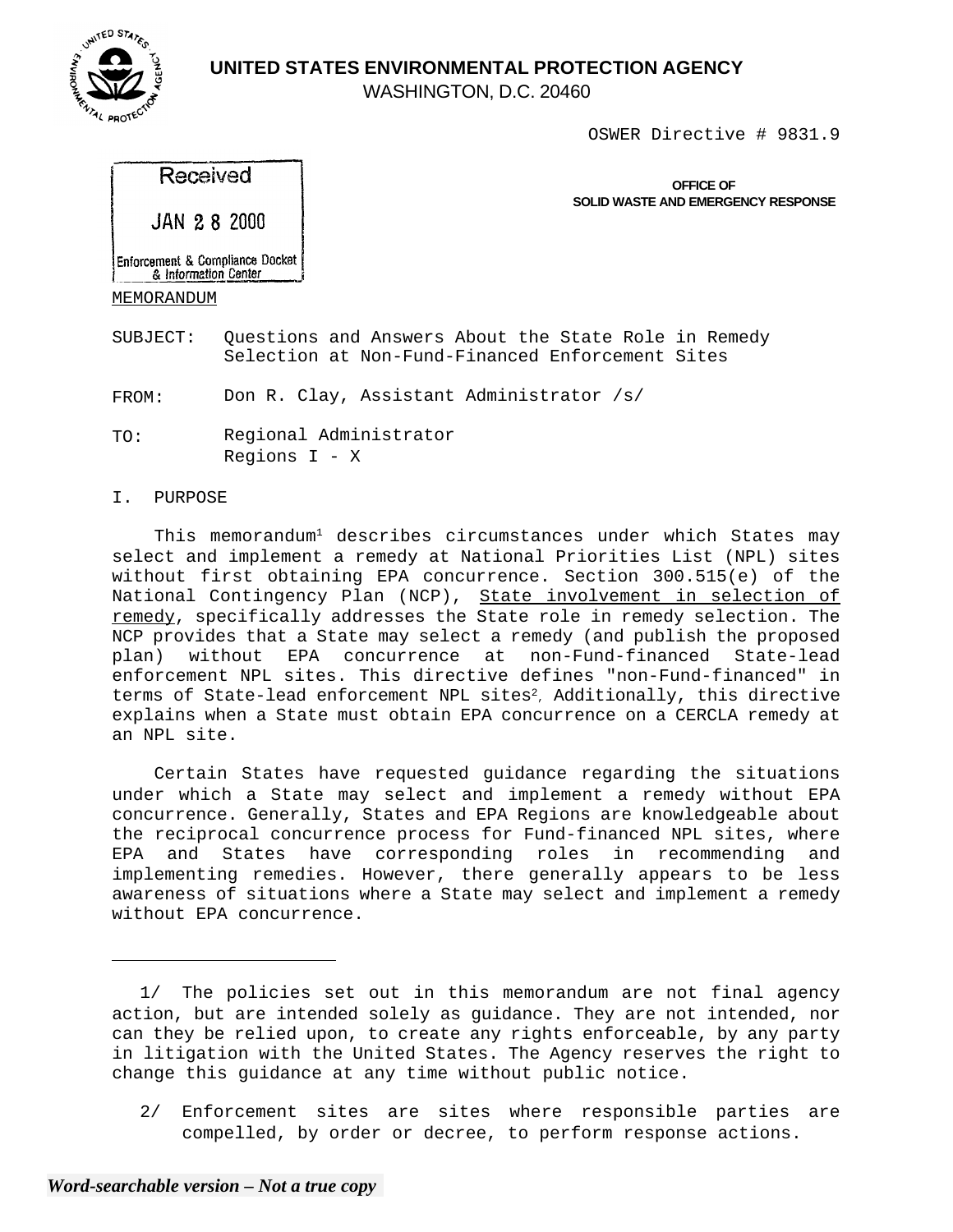This memorandum explains certain sections of the NCP that are pertinent to the State role in remedy selection. Regional staff may help resolve questions about remedy selection requirements by discussing information in this memorandum with appropriate State staff. Open and direct communication between the Regional and State offices on topics such as this greatly benefits the EPA/State relationship and ultimately the success of site cleanups.

#### II. BACKGROUND

Subpart F of the NCP (40 CFR 300.500 et seq.) discusses requirements for State participation and involvement in CERCLAauthorized response actions. It also includes the minimum requirements for ensuring that all States are provided an opportunity for "substantial and meaningful" involvement in the initiation, development, and selection of remedial actions, as mandated by CERCLA 121(f)(1).

As discussed in the preamble to the NCP (55 FR 8783, March 8, 1990), EPA believes that to ensure consistency among remedies implemented at sites, EPA retains final responsibility for remedy selection at sites where Fund money or EPA enforcement authority is used. However, to provide a "significant and meaningful role for State involvement in the cleanup process," EPA adopted in the NCP the reciprocal concurrence process for Fund-financed NPL sites. In this process, a State prepares a ROD and must obtain EPA concurrence and adoption of the remedy, or EPA prepares the ROD and seeks State concurrence. However, for non-Fund-financed State-lead enforcement sites, when a State proceeds under its own enforcement authority and sources of funding other than the CERCLA Trust Fund3, a State may select a remedy (and publish a proposed plan) without EPA concurrence. Section 300.515(e)(2) of the NCP specifically addresses EPA and State involvement in the preparation of a ROD.

III. QUESTIONS AND ANSWERS ABOUT THE STATE ROLE IN REMEDY SELECTION

QUESTION 1: Under what circumstances can a State select a remedy without EPA concurrence at an NPL site?

ANSWER: States may select the remedy (and publish a proposed plan) , without EPA concurrence, at NPL sites when the State has been assigned the lead role for response action at the site, the State is taking an enforcement action acting under State law, and the State is not receiving funds from the Trust Fund for response activities at the site. According to the NCP, "response as defined

<sup>3/</sup> Trust Fund means the Hazardous Substance Superfund established by section 9507 of the Internal Revenue Code of 1986.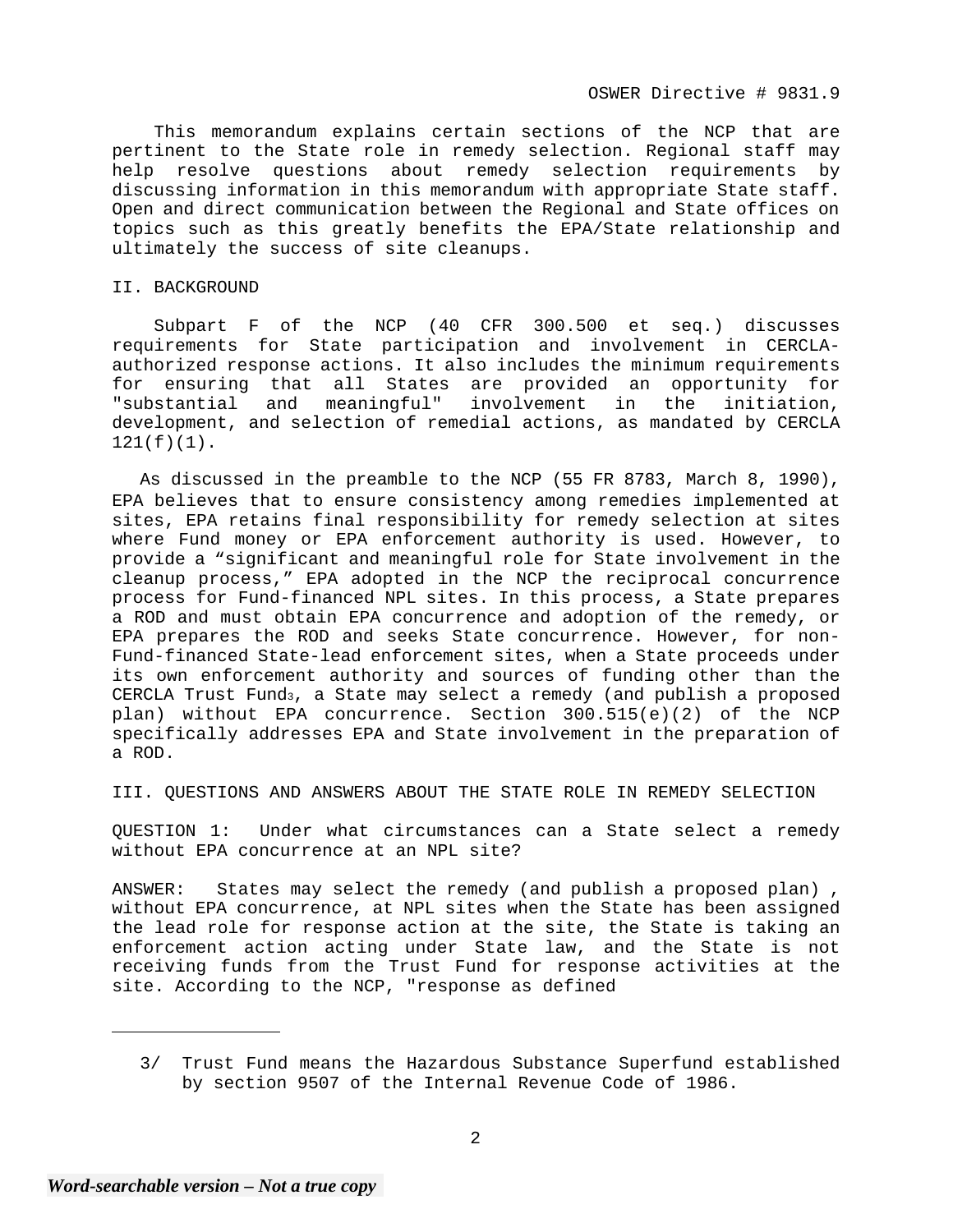OSWER Directive # 9831.9

by 101(25) of CERCLA, means remove, removal, remedy, or remedial action, including enforcement activities related thereto." The diagram in Attachment I summarizes the circumstances under which a State may select a remedy without EPA concurrence. These sites are referred to as "non-Fund-financed State-lead enforcement sites."

QUESTION 2: When may a State proceed under its own enforcement authority at an NPL site?

ANSWER: During annual EPA/State consultations, EPA may agree to designate a State the lead at an NPL site for a non-Fund-financed enforcement action. This means that EPA and the State agree that response actions will be conducted pursuant to State law and funded by PRPs and, if necessary (for enforcement activities), by the State itself. More specifically, 300.505(d)(3) states " (i)f a State is designated as the lead agency for a non-Fund-financed action at an NPL site, the Superfund Memorandum of Agreement shall be supplemented by site-specific enforcement agreements between EPA and the State which specify schedules and EPA involvement." EPA may take back the lead from a State if the State does not comply with the EPA/State agreement.

Where EPA and a State do not agree that a site is a non-Fund-financed State-lead site, the State may still attempt to proceed with response actions under its own authority without funding from the Trust Fund. However, there is a potential for conflict with EPA response actions where no lead designation has been made, especially at NPL sites. Further, EPA is not bound by State response actions and may decide to take a CERCLA response action after the State has acted. Additionally, under CERCLA 122(e)(6), once a Federally-approved RI/FS has been initiated at a site, no PRP may undertake any remedial action at the site unless the remedial action has been authorized by EPA. Thus, State-ordered PRP remedial actions may not proceed post-Federally-approved RI/FS without EPA authorization. If EPA decided to designate a State as lead for post-RI/FS remedial actions, the lead designation may include a CERCLA 122(e)(6) authorization for PRPs to proceed with remedial action at the site as prescribed by the lead agency.

QUESTION 3: For a State enforcement-lead NPL site to be "non-Fundfinanced" does it mean that EPA has not spent Trust Fund money at the site?

ANSWER: No. There are probably few, if any, NPL sites where EPA has not spent Trust Fund money. For example, EPA has probably funded, through the Trust Fund, PA/SIs at NPL sites. Previous EPA funding at a site, regardless of the amount, does not determine whether a site is "non-Fund-financed."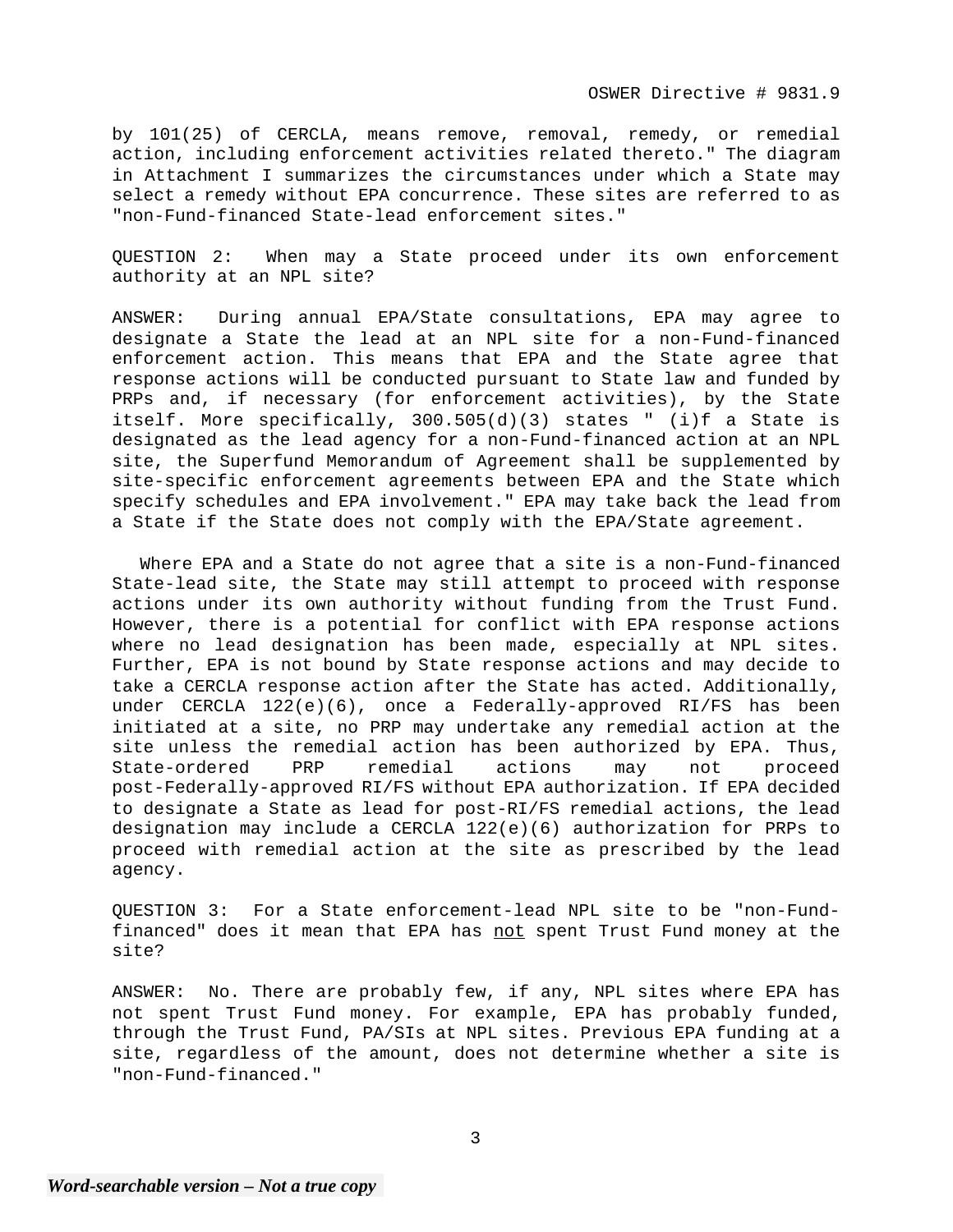QUESTION 4: For a State enforcement-lead NPL site to be "non-Fundfinanced," does it mean that there will be no future EPA funding through the Trust Fund at the site?

ANSWER: Yes. If an NPL site is "non-Fund-financed," EPA has no plans or expectations of providing funds via the Trust Fund for site-specific enforcement actions and other response actions (i.e., cooperative agreement money) to the State. The term "non-Fund-financed" as it pertains to State enforcement-lead sites and State remedy selection refers to site-specific money. Receipt of Core Program money, which is for non-site-specific activities (e.g., training), does not preclude the site from being "non-Fund-financed." All non-site-specific activities that are necessary to support a State's Superfund program are eligible for Core Program money.

QUESTION 5: How is a site designated as a State enforcement-lead NPL site by EPA?

ANSWER: EPA, during annual consultations with the States, may designate a State as enforcement-lead if the Agency deems it appropriate (and if the State agrees). However, a State may not designate itself as lead agency at an NPL site without EPA approval.

In considering whether a site should be designated as a State-lead enforcement site, EPA will take into account whether EPA has invested substantial resources at the site beyond the PA/SI and listing process (e.g., whether EPA has completed the RI/FS). Significant investment of EPA resources at a site may argue against reassigning a lead designation from EPA to a State. EPA plans to develop detailed guidance to assist Regions in determining when a State may be enforcement-lead.

QUESTION 6: May the State select the remedy without EPA concurrence at Fund-financed State-lead sites (where the Trust Fund is paying for response actions)?

ANSWER: No. Remedies selected (and proposed plans drafted) by a State at a Fund-financed site (e.g., where the Trust Fund is paying for enforcement support or other response actions) must be approved and adopted by EPA before the remedy can be implemented (or the proposed plan can be published). Similarly, EPA must obtain State assurances under 104 before EPA can proceed with a Fund-financed remedy.

#### IV. CONCLUSION

There are circumstances where the State may select a remedy (and publish the proposed plan) without EPA concurrence. In some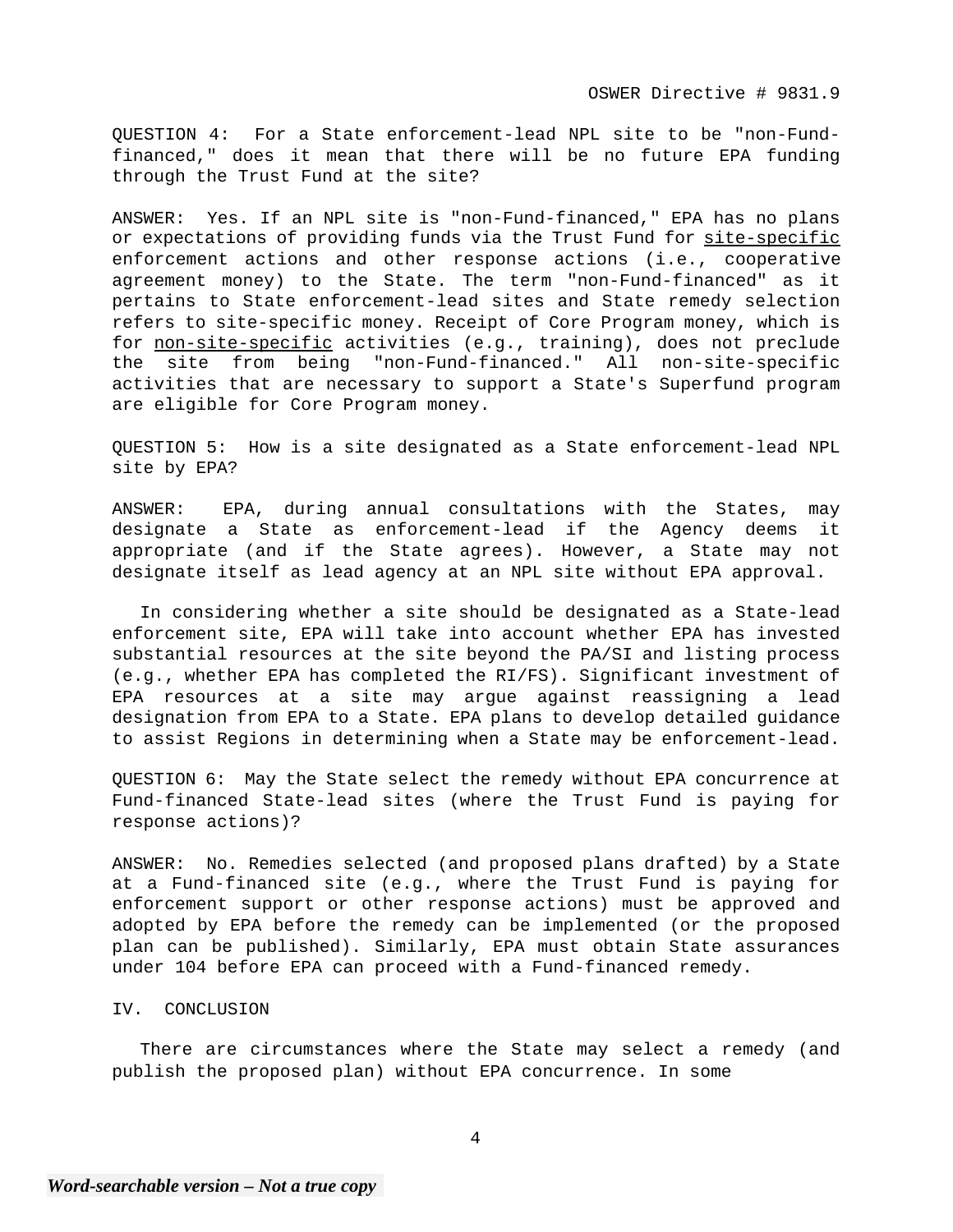situations, the State may be acting independently of EPA. However, when one governmental entity (EPA or State) acts independently of the other, conflicts can arise which adversely affect the quality and timing of response actions at a site. In addition, without EPA/State coordination and cooperation at a site, unnecessary conflict and duplication of effort may occur. Therefore, pursuant to § 300.505(d)(l) of the NCP, EPA and States should meet in the early stages of response actions at a site to determine site priorities and make lead and support agency designations.

If you have questions regarding this directive, please contact Lynda Priddy of the Office of Waste Programs Enforcement at FTS (202) 475-8727 or mail code OS-510.

Attachment

cc: Directors, Waste Management Division Regions I, IV, V, VII Directors, Hazardous Waste Management Division Regions III, VI, VIII, IX Director, Emergency and Remedial Response Division Region II Director, Hazardous Waste Division Region X CERCLA Enforcement Branch Chiefs, Regions I - X CERCLA Enforcement Section Chiefs, Regions I - X Regional Counsels, Regions I - X